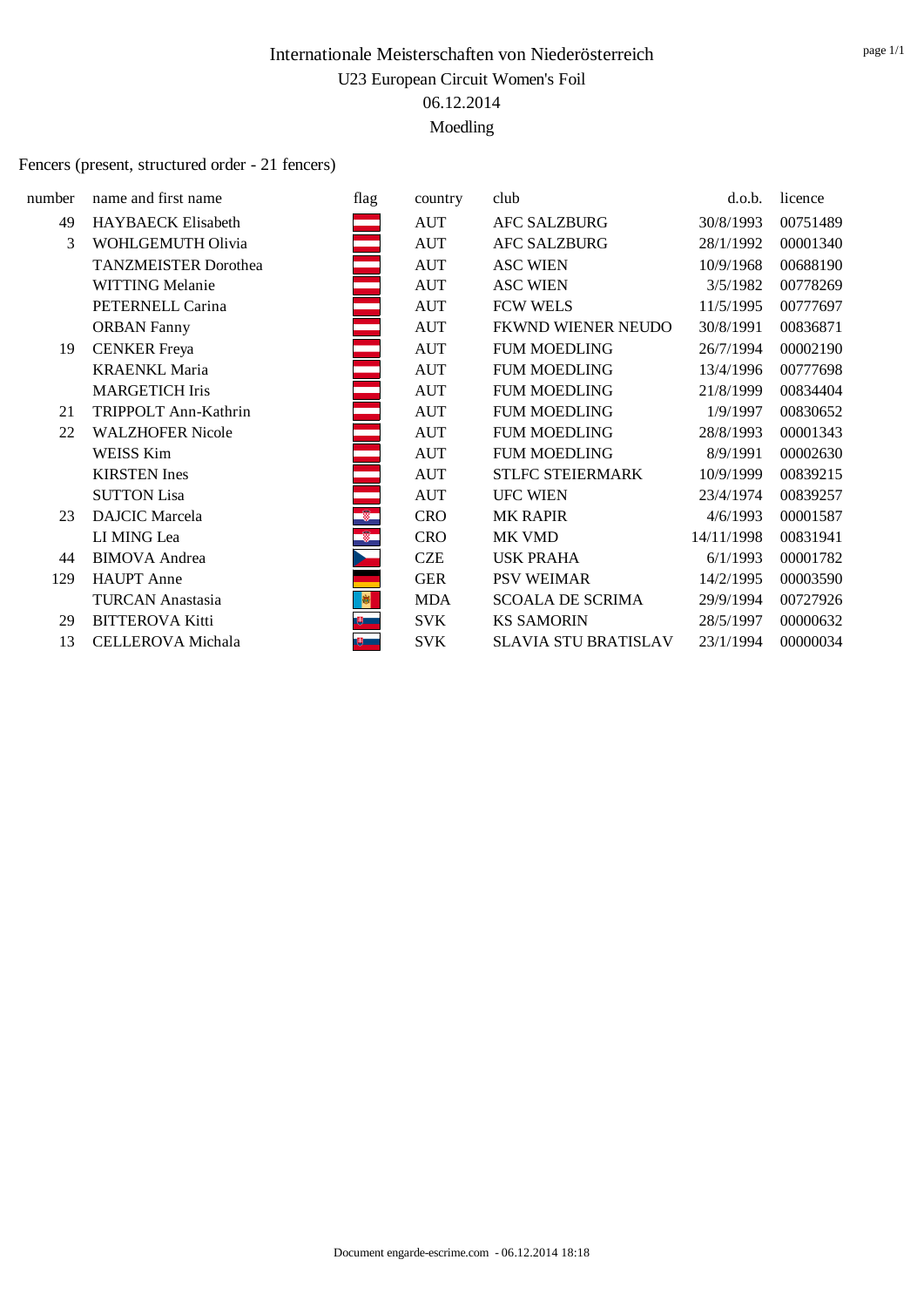#### Formula of the competition

21 fencers

2 poules: rounds

Round No 1 21 fencers 3 poules of 7 Separation by : clubs, countries 18 qualifiers

Round No 2 18 fencers 3 poules of 6 Separation by : clubs 16 qualifiers

Qualification at the end of the poules on 2 rounds Ranking at the end of the poules on 2 rounds

\_\_\_\_\_\_\_\_\_\_\_\_\_\_\_\_\_\_\_\_\_\_\_\_\_\_\_\_\_\_\_\_\_

Direct elimination : 16 fencers

Direct elimination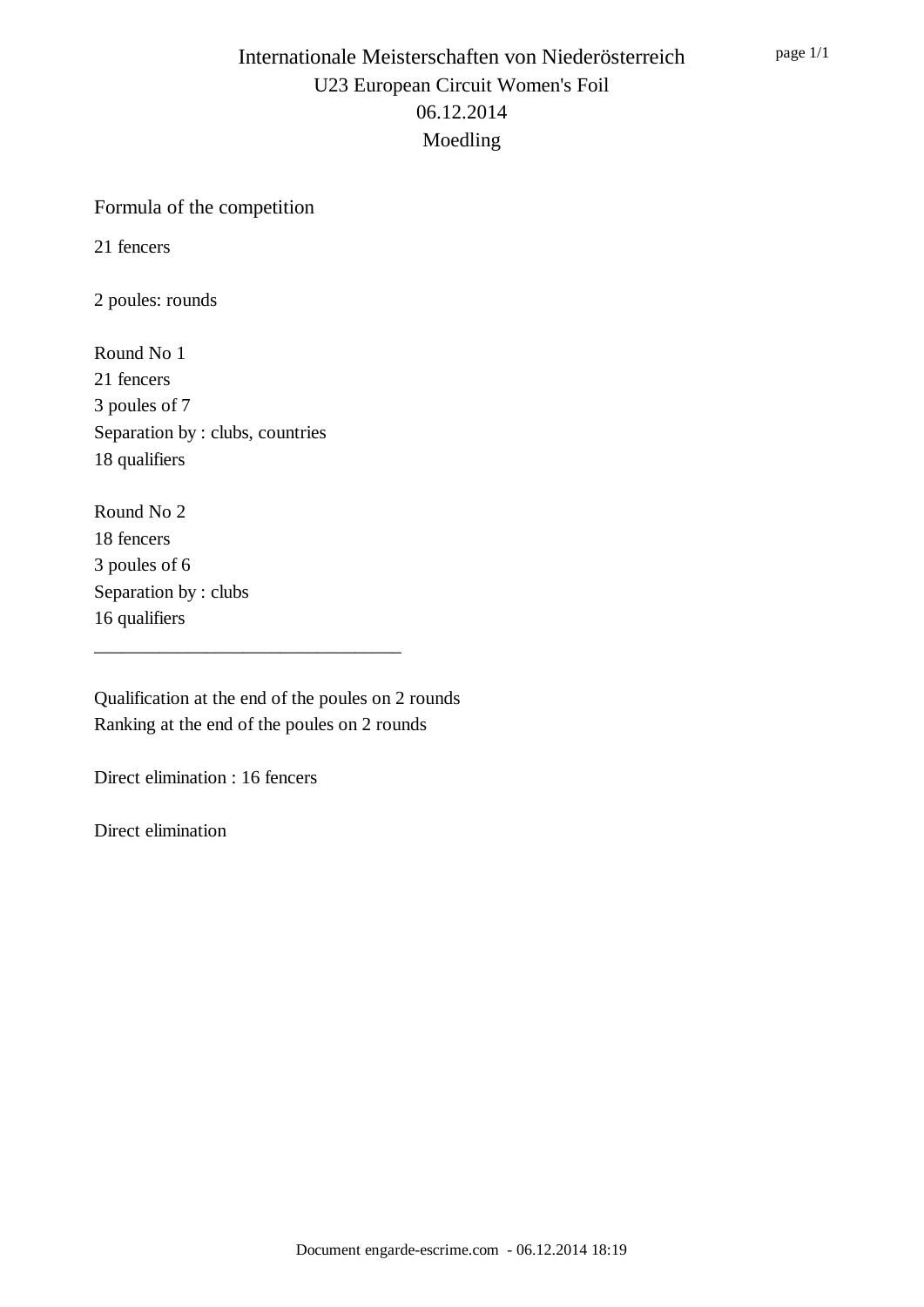Poules, round No 1

Poule No 1 11:00 piste No 14 Referee: BRIGOLA Peter AUT

|                                                             |            |                        |                |                |                |                |                |          |          | V/M   | ind.  | <b>HS</b> | rank   |
|-------------------------------------------------------------|------------|------------------------|----------------|----------------|----------------|----------------|----------------|----------|----------|-------|-------|-----------|--------|
| <b>KRAENKL Maria</b>                                        | AUT        | <b>FUM MOEDLING</b>    |                | V              | $\overline{2}$ | V              | V              | V        | V        | 0.833 | 13    | 27        | 2      |
| <b>KIRSTEN</b> Ines                                         | <b>AUT</b> | <b>STLFC STEIERMA</b>  | 2              |                | 3              |                | V              | 2        | 2        | 0.167 | $-11$ | 15        | 6      |
| <b>BITTEROVA Kitti</b>                                      | <b>SVK</b> | <b>KS SAMORIN</b>      | V              | V              |                | V              | V              | V        | V        | 1.000 | 20    | 30        |        |
| <b>WALZHOFER Nicole</b>                                     | <b>AUT</b> | <b>FUM MOEDLING</b>    | 3              | V              | $\overline{2}$ |                | V              |          | 2        | 0.333 | $-3$  | 18        | 5      |
| WITTING Melanie                                             | <b>AUT</b> | <b>ASC WIEN</b>        | $\theta$       |                | $\theta$       | $\overline{0}$ |                | $\Omega$ | $\Omega$ | 0.000 | $-29$ | 1         | 7      |
| WOHLGEMUTH Olivia                                           | <b>AUT</b> | AFC SALZBURG           | $\overline{c}$ | V              | 3              | V              | V              |          | V        | 0.667 | 9     | 25        | 3      |
| <b>TURCAN Anastasia</b>                                     | <b>MDA</b> | <b>SCOALA DE SCRI</b>  | 2              | V              | $\theta$       | V              | V              | 3        |          | 0.500 | 1     | 20        | 4      |
| Poule No 2 11:00 piste No 15<br>Referee: GOMBOLA Andras HUN |            |                        |                |                |                |                |                |          |          | V/M   | ind.  | <b>HS</b> | rank   |
| WEISS Kim                                                   | <b>AUT</b> | <b>FUM MOEDLING</b>    |                | V              | V              | V              | $\overline{c}$ | V        | V        | 0.833 | 16    | 27        | 2      |
| LI MING Lea                                                 | <b>CRO</b> | <b>MK VMD</b>          |                |                | V              | V              | 3              | 3        | V        | 0.500 | 3     | 22        | 4      |
| PETERNELL Carina                                            | AUT        | <b>FCW WELS</b>        | $\overline{2}$ |                |                | 2              | $\Omega$       |          | 4        | 0.000 | $-20$ | 10        | $\tau$ |
| TRIPPOLT Ann-Kathrin                                        | AUT        | <b>FUM MOEDLING</b>    | $\overline{2}$ | $\overline{c}$ | V              |                | $\Omega$       | 2        | V        | 0.333 | -6    | 16        | 5      |
| CELLEROVA Michala                                           | <b>SVK</b> | <b>SLAVIA STU BRAT</b> | V              | V              | V              | V              |                | 4        | V        | 0.833 | 19    | 29        |        |
| <b>BIMOVA</b> Andrea                                        | <b>CZE</b> | <b>USK PRAHA</b>       |                | V              | V              | V              | V              |          | V        | 0.833 | 11    | 26        | 3      |
| <b>ORBAN</b> Fanny                                          | AUT        | <b>FKWND WIENER</b>    | $\Omega$       |                | V              | $\overline{0}$ | $\Omega$       | $\Omega$ |          | 0.167 | $-23$ | 6         | 6      |

Poule No 3 11:00 piste No 16 Referee: KUNFALFY Peter AUT STLFC STEIERMARK

|                             |            |                     |   |   |          |          |   |   | V/M   | ind.  | HS. | rank           |
|-----------------------------|------------|---------------------|---|---|----------|----------|---|---|-------|-------|-----|----------------|
| <b>MARGETICH Iris</b>       | <b>AUT</b> | <b>FUM MOEDLING</b> |   |   | $\theta$ |          |   |   | 0.167 | $-13$ | 15  | 5              |
| <b>DAJCIC</b> Marcela       | CRO        | <b>MK RAPIR</b>     |   |   |          | V        | V |   | 1.000 |       | 30  |                |
| <b>TANZMEISTER Dorothea</b> | <b>AUT</b> | <b>ASC WIEN</b>     | v | 2 |          | ◠        | V | V | 0.667 | 14    | 24  | 3              |
| <b>CENKER</b> Freya         | <b>AUT</b> | <b>FUM MOEDLING</b> | V | 3 |          |          | V |   | 0.833 | 14    | 28  | $\overline{2}$ |
| <b>HAUPT</b> Anne           | GER        | <b>PSV WEIMAR</b>   |   | 4 | $\Omega$ | $\Omega$ | V | V | 0.500 | $-2$  | 19  | $\overline{4}$ |
| <b>HAYBAECK Elisabeth</b>   | <b>AUT</b> | <b>AFC SALZBURG</b> | V |   |          | $\Omega$ |   | 2 | 0.167 | $-16$ | 11  |                |
| <b>SUTTON Lisa</b>          | <b>AUT</b> | <b>UFC WIEN</b>     |   |   |          | 4        | V |   | 0.167 | -14   | 13  | 6              |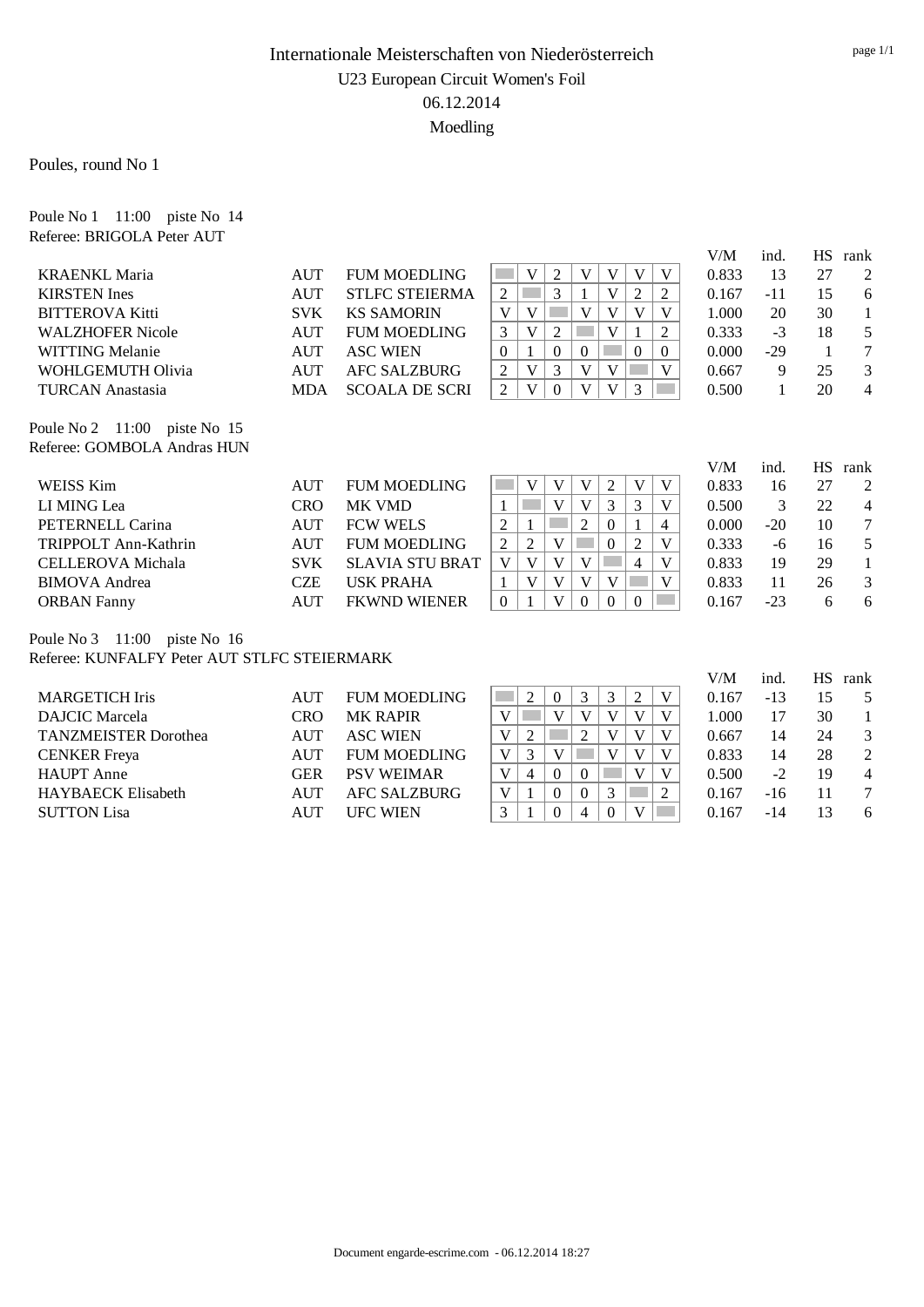Ranking of poules, round No 1 (ordered by ranking - 21 fencers)

| ranking | name and first name         | nat.       | club                        | V/M   | ind.  | HS | group      |
|---------|-----------------------------|------------|-----------------------------|-------|-------|----|------------|
| 1       | <b>BITTEROVA Kitti</b>      | <b>SVK</b> | <b>KS SAMORIN</b>           | 1.000 | 20    | 30 | qualifier  |
| 2       | <b>DAJCIC</b> Marcela       | <b>CRO</b> | <b>MK RAPIR</b>             | 1.000 | 17    | 30 | qualifier  |
| 3       | <b>CELLEROVA</b> Michala    | <b>SVK</b> | <b>SLAVIA STU BRATISLAV</b> | 0.833 | 19    | 29 | qualifier  |
| 4       | WEISS Kim                   | <b>AUT</b> | <b>FUM MOEDLING</b>         | 0.833 | 16    | 27 | qualifier  |
| 5       | <b>CENKER</b> Freya         | <b>AUT</b> | <b>FUM MOEDLING</b>         | 0.833 | 14    | 28 | qualifier  |
| 6       | <b>KRAENKL Maria</b>        | <b>AUT</b> | <b>FUM MOEDLING</b>         | 0.833 | 13    | 27 | qualifier  |
| 7       | <b>BIMOVA</b> Andrea        | <b>CZE</b> | <b>USK PRAHA</b>            | 0.833 | 11    | 26 | qualifier  |
| 8       | <b>TANZMEISTER Dorothea</b> | <b>AUT</b> | <b>ASC WIEN</b>             | 0.667 | 14    | 24 | qualifier  |
| 9       | WOHLGEMUTH Olivia           | <b>AUT</b> | <b>AFC SALZBURG</b>         | 0.667 | 9     | 25 | qualifier  |
| 10      | LI MING Lea                 | <b>CRO</b> | MK VMD                      | 0.500 | 3     | 22 | qualifier  |
| 11      | <b>TURCAN Anastasia</b>     | MDA        | <b>SCOALA DE SCRIMA</b>     | 0.500 | 1     | 20 | qualifier  |
| 12      | <b>HAUPT</b> Anne           | <b>GER</b> | <b>PSV WEIMAR</b>           | 0.500 | $-2$  | 19 | qualifier  |
| 13      | <b>WALZHOFER Nicole</b>     | <b>AUT</b> | <b>FUM MOEDLING</b>         | 0.333 | $-3$  | 18 | qualifier  |
| 14      | TRIPPOLT Ann-Kathrin        | <b>AUT</b> | <b>FUM MOEDLING</b>         | 0.333 | -6    | 16 | qualifier  |
| 15      | <b>KIRSTEN</b> Ines         | <b>AUT</b> | STLFC STEIERMARK            | 0.167 | $-11$ | 15 | qualifier  |
| 16      | <b>MARGETICH Iris</b>       | <b>AUT</b> | <b>FUM MOEDLING</b>         | 0.167 | $-13$ | 15 | qualifier  |
| 17      | <b>SUTTON Lisa</b>          | <b>AUT</b> | <b>UFC WIEN</b>             | 0.167 | $-14$ | 13 | qualifier  |
| 18      | HAYBAECK Elisabeth          | <b>AUT</b> | <b>AFC SALZBURG</b>         | 0.167 | $-16$ | 11 | qualifier  |
| 19      | <b>ORBAN Fanny</b>          | <b>AUT</b> | FKWND WIENER NEUDORF        | 0.167 | $-23$ | 6  | eliminated |
| 20      | PETERNELL Carina            | <b>AUT</b> | <b>FCW WELS</b>             | 0.000 | $-20$ | 10 | eliminated |
| 21      | <b>WITTING Melanie</b>      | <b>AUT</b> | <b>ASC WIEN</b>             | 0.000 | $-29$ | 1  | eliminated |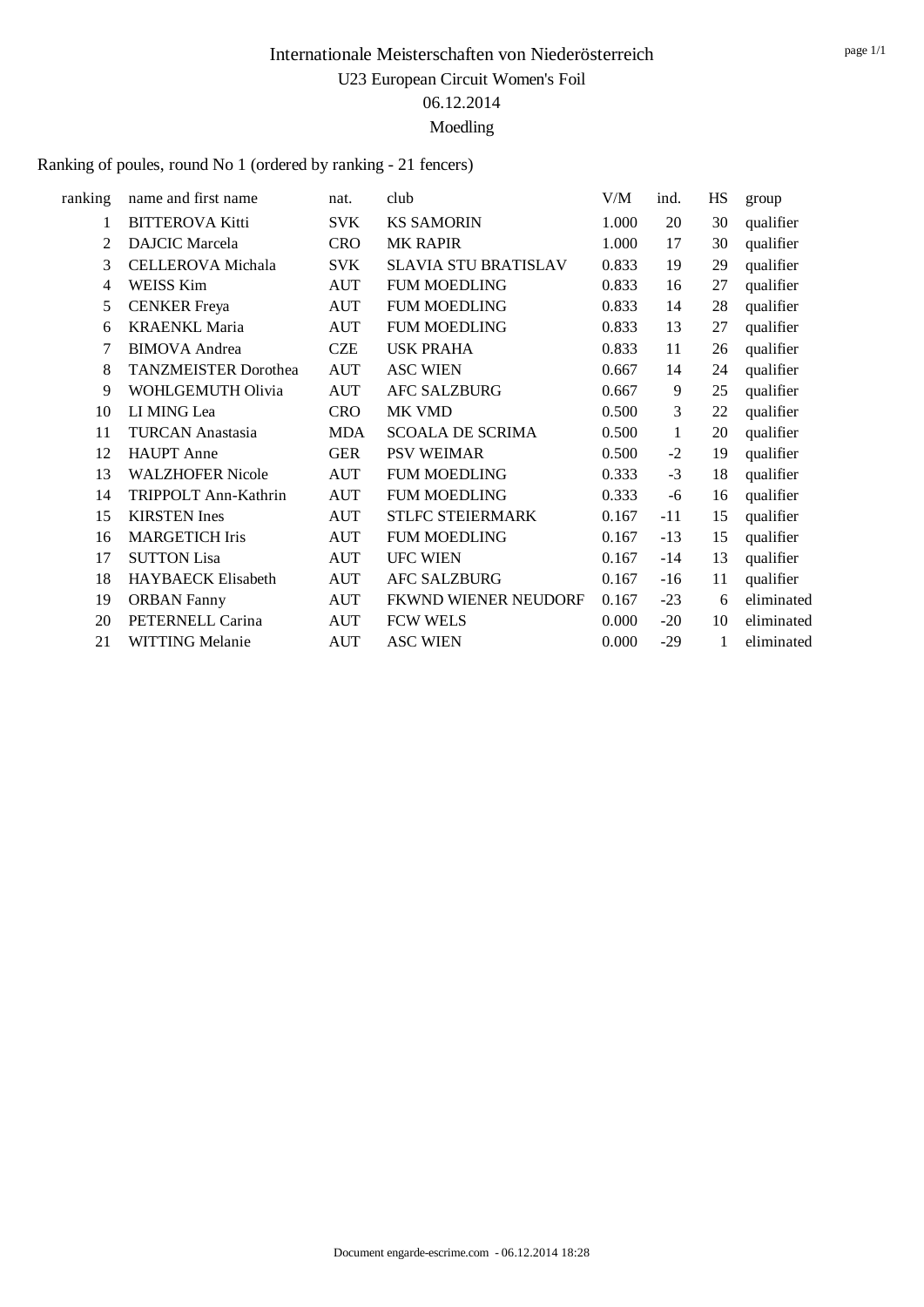Poules, round No 2

Poule No 1 13:05 piste No 14

| Referee: GOMBOLA Andras HUN  |            |                         |                                                                                       |       |                |           |                |
|------------------------------|------------|-------------------------|---------------------------------------------------------------------------------------|-------|----------------|-----------|----------------|
|                              |            |                         |                                                                                       | V/M   | ind.           | <b>HS</b> | rank           |
| <b>KRAENKL Maria</b>         | AUT        | <b>FUM MOEDLING</b>     | V<br>2<br>V<br>V<br><b>College</b>                                                    | 0.600 | $\Omega$       | 18        | 4              |
| <b>WALZHOFER Nicole</b>      | AUT        | <b>FUM MOEDLING</b>     | V<br>V<br>V<br>V                                                                      | 0.800 | $\overline{4}$ | 21        | $\overline{2}$ |
| <b>BITTEROVA Kitti</b>       | <b>SVK</b> | <b>KS SAMORIN</b>       | V<br>V<br>$\overline{4}$<br>V<br>V                                                    | 0.800 | 13             | 24        | $\mathbf{1}$   |
| <b>BIMOVA</b> Andrea         | <b>CZE</b> | <b>USK PRAHA</b>        | V<br>V<br>V<br>$\overline{4}$                                                         | 0.600 | $\overline{4}$ | 20        | 3              |
| <b>HAYBAECK Elisabeth</b>    | <b>AUT</b> | <b>AFC SALZBURG</b>     | 3<br>3<br>$\Omega$<br>$\mathbf{1}$                                                    | 0.000 | $-17$          | 8         | 6              |
| <b>HAUPT</b> Anne            | <b>GER</b> | <b>PSV WEIMAR</b>       | 3<br>$\overline{4}$<br>3<br>V                                                         | 0.200 | $-4$           | 16        | 5              |
| Poule No 2 13:05 piste No 15 |            |                         |                                                                                       |       |                |           |                |
| Referee: SRNA Jan CZE        |            |                         |                                                                                       |       |                |           |                |
|                              |            |                         |                                                                                       | V/M   | ind.           | <b>HS</b> | rank           |
| TRIPPOLT Ann-Kathrin         | AUT        | <b>FUM MOEDLING</b>     | V<br>$\overline{2}$<br>3<br>$\mathbf{0}$<br>$\overline{2}$                            | 0.200 | $-8$           | 12        | 5              |
| <b>CENKER</b> Freya          | <b>AUT</b> | <b>FUM MOEDLING</b>     | V<br>V<br>V<br>V<br>4                                                                 | 0.800 | 15             | 24        | 1              |
| <b>SUTTON Lisa</b>           | AUT        | <b>UFC WIEN</b>         | $\overline{2}$<br>2<br>$\overline{0}$<br>1                                            | 0.000 | $-19$          | 6         | 6              |
| <b>TURCAN Anastasia</b>      | <b>MDA</b> | <b>SCOALA DE SCRIM</b>  | $\mathbf{1}$<br>V<br>V4<br>V<br>1                                                     | 0.600 | 1              | 16        | $\overline{4}$ |
| <b>TANZMEISTER Dorothea</b>  | <b>AUT</b> | <b>ASC WIEN</b>         | $\overline{V}$<br>V<br>$\overline{2}$<br>$\overline{2}$<br>V                          | 0.600 | $\mathbf{1}$   | 19        | 3              |
| <b>DAJCIC</b> Marcela        | <b>CRO</b> | <b>MK RAPIR</b>         | V<br>V<br>$\mathbf{V}$<br>$\mathbf{V}$<br>4                                           | 0.800 | 10             | 24        | $\overline{2}$ |
| Poule No 3 13:05 piste No 16 |            |                         |                                                                                       |       |                |           |                |
| Referee: SZILASSY Bence HUN  |            |                         |                                                                                       |       |                |           |                |
|                              |            |                         |                                                                                       | V/M   | ind.           | <b>HS</b> | rank           |
| <b>WEISS Kim</b>             | <b>AUT</b> | <b>FUM MOEDLING</b>     | $\mathcal{L}^{\text{max}}$<br>V<br>$\mathbf V$<br>V<br>$\overline{4}$<br>$\mathbf{1}$ | 0.600 | $\overline{4}$ | 20        | 3              |
| <b>MARGETICH Iris</b>        | AUT        | <b>FUM MOEDLING</b>     | $\overline{2}$<br>$\overline{4}$<br>V<br>$\overline{0}$<br>$\Omega$                   | 0.200 | $-13$          | 11        | 6              |
| LI MING Lea                  | <b>CRO</b> | <b>MK VMD</b>           | V<br>$\overline{2}$<br>$\overline{c}$<br>V                                            | 0.400 | $-2$           | 15        | 4              |
| CELLEROVA Michala            | <b>SVK</b> | <b>SLAVIA STU BRATI</b> | V<br>V<br>$\overline{4}$<br>V<br>4                                                    | 0.600 | 5              | 23        | $\mathfrak{2}$ |
| <b>KIRSTEN</b> Ines          | AUT        | <b>STLFC STEIERMAR</b>  | V<br>$\overline{2}$<br>$\overline{4}$<br>$\overline{0}$<br>1                          | 0.200 | $-12$          | 12        | 5              |
| WOHLGEMUTH Olivia            | <b>AUT</b> | <b>AFC SALZBURG</b>     | V<br>V<br>V<br>V<br>V                                                                 | 1.000 | 18             | 25        | 1              |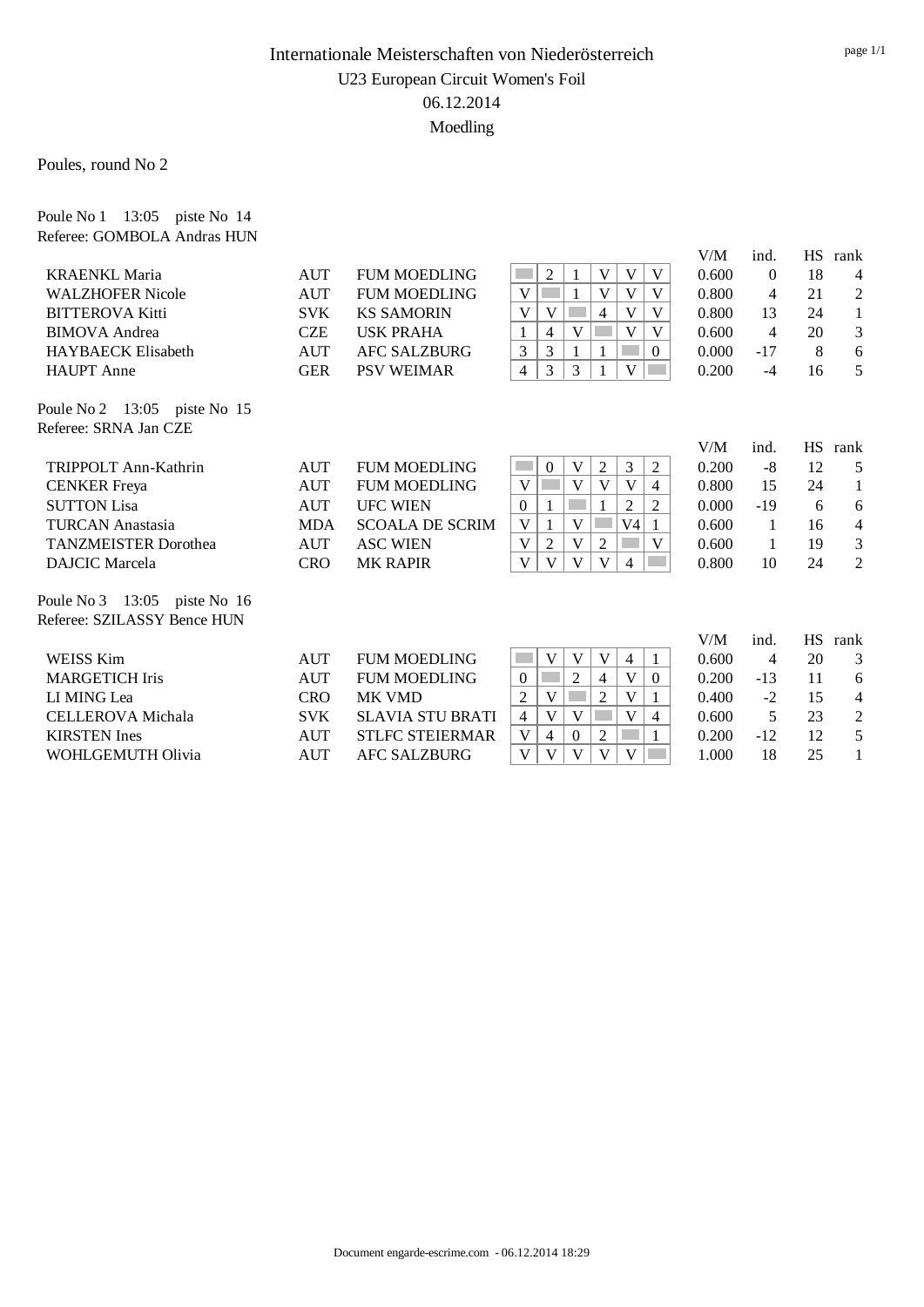Ranking of poules, round No 2 (ordered by ranking - 18 fencers)

| ranking | name and first name         | country    | club                        | V/M   | ind.  | HS | group      |
|---------|-----------------------------|------------|-----------------------------|-------|-------|----|------------|
| 1       | <b>BITTEROVA Kitti</b>      | <b>SVK</b> | <b>KS SAMORIN</b>           | 0.909 | 33    | 54 | qualifier  |
| 2       | <b>DAJCIC</b> Marcela       | <b>CRO</b> | <b>MK RAPIR</b>             | 0.909 | 27    | 54 | qualifier  |
| 3       | <b>CENKER</b> Freya         | <b>AUT</b> | <b>FUM MOEDLING</b>         | 0.818 | 29    | 52 | qualifier  |
| 4       | WOHLGEMUTH Olivia           | <b>AUT</b> | <b>AFC SALZBURG</b>         | 0.818 | 27    | 50 | qualifier  |
| 5       | CELLEROVA Michala           | <b>SVK</b> | <b>SLAVIA STU BRATISLAV</b> | 0.727 | 24    | 52 | qualifier  |
| 6       | <b>WEISS Kim</b>            | <b>AUT</b> | <b>FUM MOEDLING</b>         | 0.727 | 20    | 47 | qualifier  |
| 7       | <b>BIMOVA</b> Andrea        | <b>CZE</b> | <b>USK PRAHA</b>            | 0.727 | 15    | 46 | qualifier  |
| 8       | <b>KRAENKL Maria</b>        | <b>AUT</b> | <b>FUM MOEDLING</b>         | 0.727 | 13    | 45 | qualifier  |
| 9       | <b>TANZMEISTER Dorothea</b> | <b>AUT</b> | <b>ASC WIEN</b>             | 0.636 | 15    | 43 | qualifier  |
| 10      | <b>TURCAN Anastasia</b>     | <b>MDA</b> | <b>SCOALA DE SCRIMA</b>     | 0.545 | 2     | 36 | qualifier  |
| 11      | <b>WALZHOFER Nicole</b>     | <b>AUT</b> | <b>FUM MOEDLING</b>         | 0.545 | 1     | 39 | qualifier  |
| 12      | LI MING Lea                 | <b>CRO</b> | MK VMD                      | 0.455 | 1     | 37 | qualifier  |
| 13      | <b>HAUPT</b> Anne           | <b>GER</b> | <b>PSV WEIMAR</b>           | 0.364 | -6    | 35 | qualifier  |
| 14      | TRIPPOLT Ann-Kathrin        | <b>AUT</b> | <b>FUM MOEDLING</b>         | 0.273 | $-14$ | 28 | qualifier  |
| 15      | <b>KIRSTEN</b> Ines         | <b>AUT</b> | <b>STLFC STEIERMARK</b>     | 0.182 | $-23$ | 27 | qualifier  |
| 16      | <b>MARGETICH Iris</b>       | <b>AUT</b> | <b>FUM MOEDLING</b>         | 0.182 | $-26$ | 26 | qualifier  |
| 17      | <b>HAYBAECK Elisabeth</b>   | <b>AUT</b> | <b>AFC SALZBURG</b>         | 0.091 | $-33$ | 19 | eliminated |
| 17      | <b>SUTTON Lisa</b>          | <b>AUT</b> | <b>UFC WIEN</b>             | 0.091 | $-33$ | 19 | eliminated |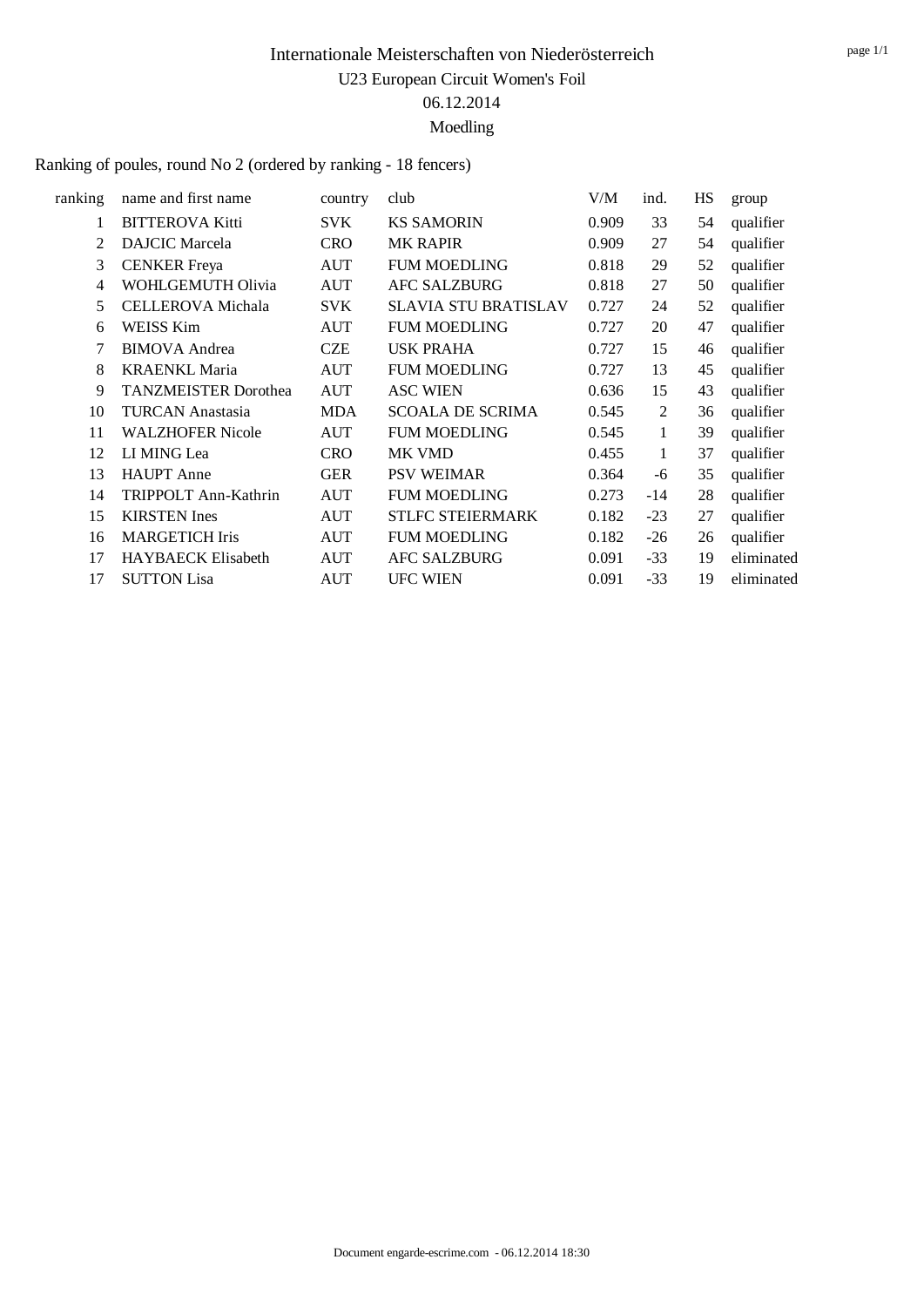|    | Tableau of 16               |            | Tableau of 8                     |                                |
|----|-----------------------------|------------|----------------------------------|--------------------------------|
| -1 | <b>BITTEROVA Kitti</b>      | <b>SVK</b> |                                  |                                |
| 16 | <b>MARGETICH Iris</b>       | <b>AUT</b> | <b>BITTEROVA Kitti</b><br>15/8   |                                |
| 9  | <b>TANZMEISTER Dorothea</b> | <b>AUT</b> |                                  | <b>BITTEROVA Kitti</b><br>13/8 |
| 8  | <b>KRAENKL Maria</b>        | <b>AUT</b> | <b>KRAENKL Maria</b><br>15/7     |                                |
| 5  | <b>CELLEROVA</b> Michala    | <b>SVK</b> |                                  |                                |
| 12 | LI MING Lea                 | <b>CRO</b> | <b>CELLEROVA</b> Michala<br>15/5 |                                |
| 13 | <b>HAUPT</b> Anne           | <b>GER</b> |                                  | WOHLGEMUTH Olivia<br>15/5      |
| 4  | WOHLGEMUTH Olivia           | AUT        | WOHLGEMUTH Olivia<br>15/5        |                                |
| 3  | <b>CENKER</b> Freya         | <b>AUT</b> |                                  |                                |
| 14 | TRIPPOLT Ann-Kathrin        | <b>AUT</b> | <b>CENKER</b> Freya<br>15/5      | <b>WEISS Kim</b>               |
| 11 | <b>WALZHOFER Nicole</b>     | <b>AUT</b> | <b>WEISS Kim</b>                 | 15/14                          |
| 6  | WEISS Kim                   | AUT        | 15/7                             |                                |
| 7  | <b>BIMOVA</b> Andrea        | <b>CZE</b> |                                  |                                |
| 10 | <b>TURCAN Anastasia</b>     | <b>MDA</b> | <b>BIMOVA</b> Andrea<br>15/8     |                                |
| 15 | <b>KIRSTEN</b> Ines         | <b>AUT</b> |                                  | <b>BIMOVA</b> Andrea<br>15/14  |
| 2  | <b>DAJCIC</b> Marcela       | <b>CRO</b> | <b>DAJCIC</b> Marcela<br>15/6    |                                |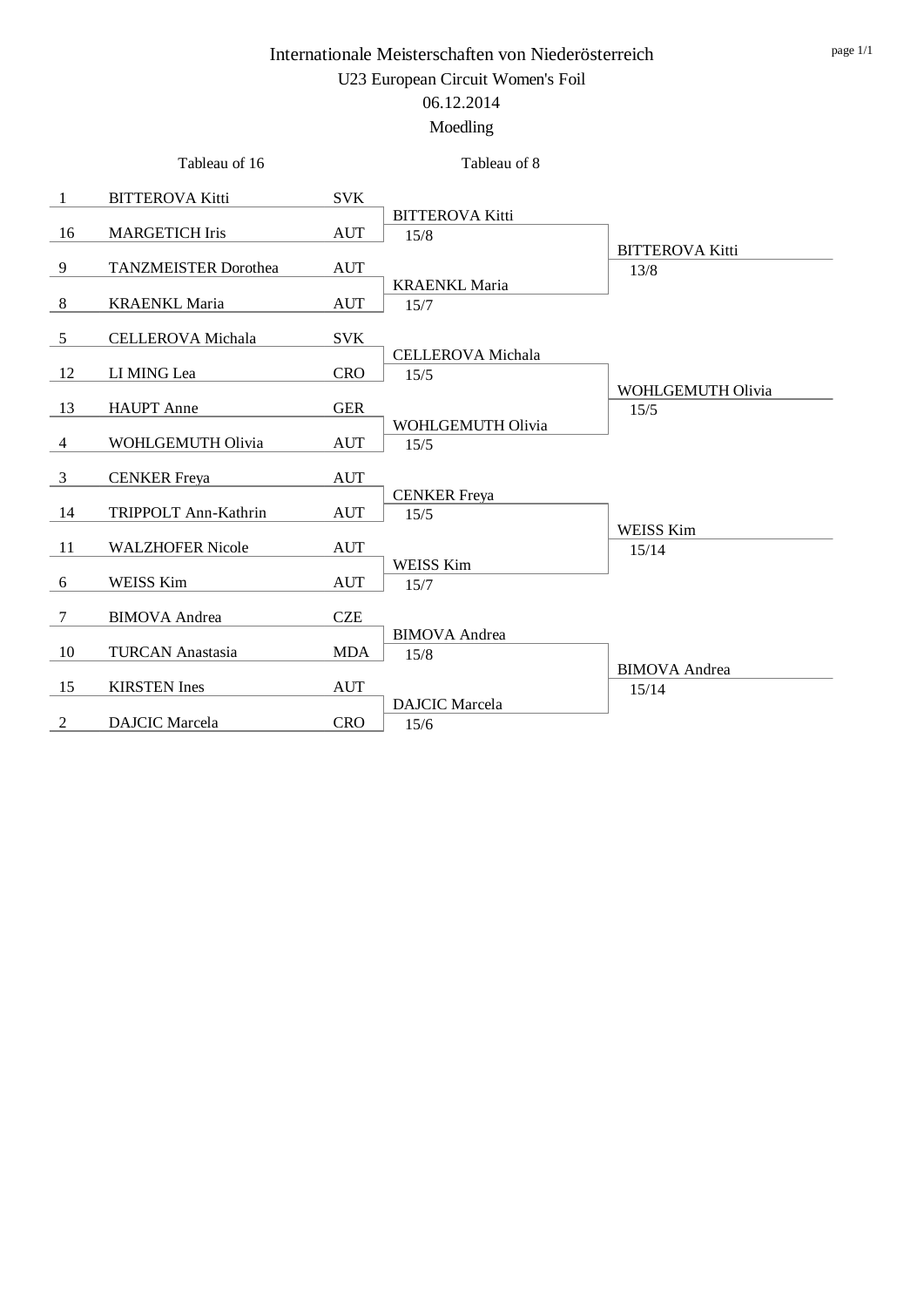#### Moedling

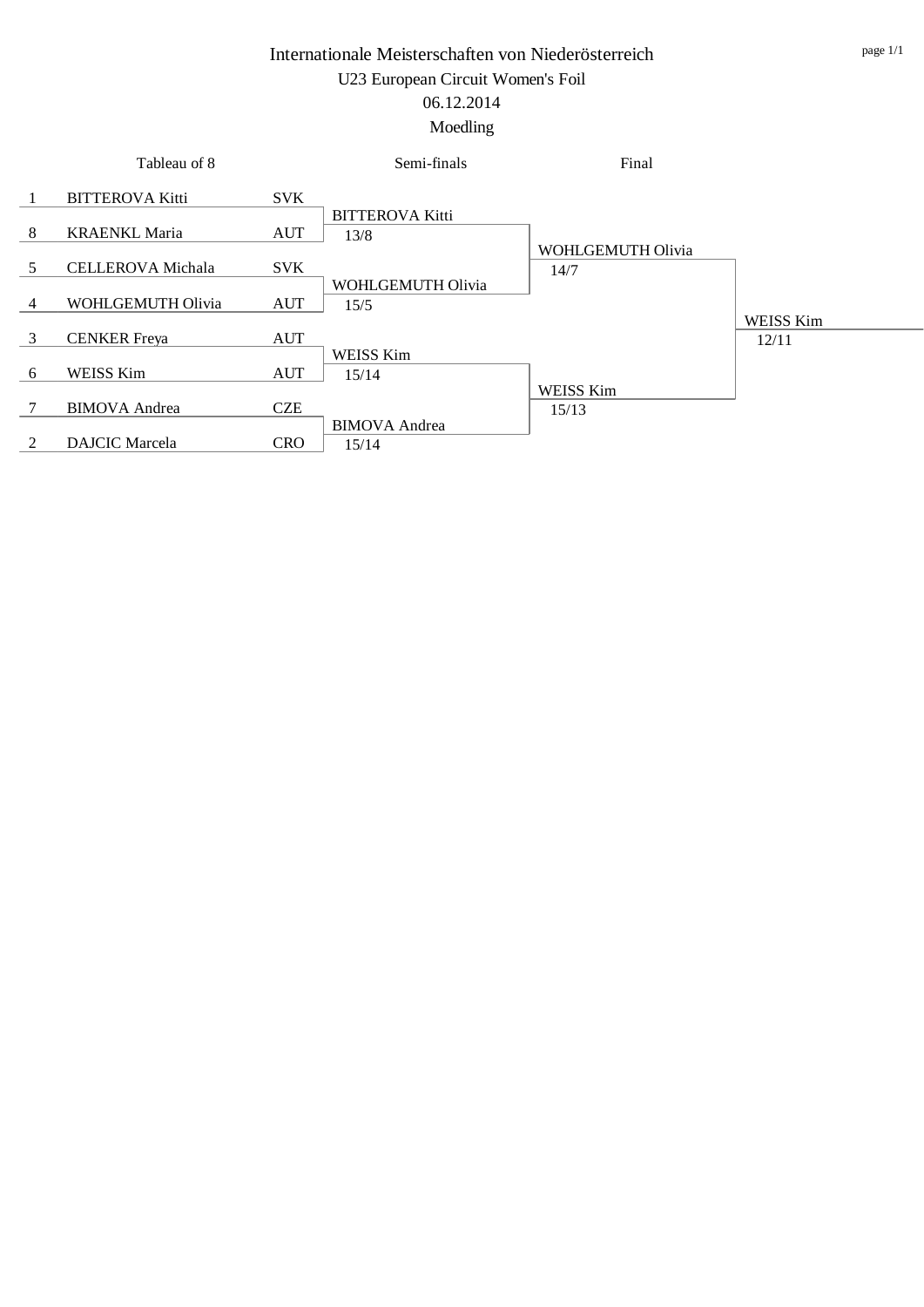#### Overall ranking (ordered by ranking - 21 fencers)

| ranking | name and first name         | flag           | nat.       | club                        | d.o.b.     | licence  |
|---------|-----------------------------|----------------|------------|-----------------------------|------------|----------|
| 1       | WEISS Kim                   |                | <b>AUT</b> | <b>FUM MOEDLING</b>         | 8/9/1991   | 00002630 |
| 2       | WOHLGEMUTH Olivia           |                | <b>AUT</b> | <b>AFC SALZBURG</b>         | 28/1/1992  | 00001340 |
| 3       | <b>BIMOVA</b> Andrea        |                | <b>CZE</b> | <b>USK PRAHA</b>            | 6/1/1993   | 00001782 |
| 3       | <b>BITTEROVA Kitti</b>      | $\mathbb{B}$   | <b>SVK</b> | <b>KS SAMORIN</b>           | 28/5/1997  | 00000632 |
| 5       | <b>DAJCIC</b> Marcela       | $\circledast$  | <b>CRO</b> | <b>MK RAPIR</b>             | 4/6/1993   | 00001587 |
| 6       | <b>CENKER</b> Freya         |                | <b>AUT</b> | <b>FUM MOEDLING</b>         | 26/7/1994  | 00002190 |
| 7       | <b>CELLEROVA</b> Michala    | 电二             | <b>SVK</b> | <b>SLAVIA STU BRATISLAV</b> | 23/1/1994  | 00000034 |
| 8       | <b>KRAENKL Maria</b>        | <u>a sa Ba</u> | <b>AUT</b> | <b>FUM MOEDLING</b>         | 13/4/1996  | 00777698 |
| 9       | <b>TANZMEISTER Dorothea</b> |                | <b>AUT</b> | <b>ASC WIEN</b>             | 10/9/1968  | 00688190 |
| 10      | <b>TURCAN Anastasia</b>     | ø              | <b>MDA</b> | <b>SCOALA DE SCRIMA</b>     | 29/9/1994  | 00727926 |
| 11      | <b>WALZHOFER Nicole</b>     |                | <b>AUT</b> | <b>FUM MOEDLING</b>         | 28/8/1993  | 00001343 |
| 12      | LI MING Lea                 | $\circledast$  | <b>CRO</b> | MK VMD                      | 14/11/1998 | 00831941 |
| 13      | <b>HAUPT</b> Anne           |                | <b>GER</b> | <b>PSV WEIMAR</b>           | 14/2/1995  | 00003590 |
| 14      | TRIPPOLT Ann-Kathrin        |                | <b>AUT</b> | <b>FUM MOEDLING</b>         | 1/9/1997   | 00830652 |
| 15      | <b>KIRSTEN</b> Ines         | <b>STATE</b>   | <b>AUT</b> | <b>STLFC STEIERMARK</b>     | 10/9/1999  | 00839215 |
| 16      | <b>MARGETICH Iris</b>       |                | <b>AUT</b> | <b>FUM MOEDLING</b>         | 21/8/1999  | 00834404 |
| 17      | <b>HAYBAECK Elisabeth</b>   |                | <b>AUT</b> | <b>AFC SALZBURG</b>         | 30/8/1993  | 00751489 |
| 17      | <b>SUTTON Lisa</b>          |                | <b>AUT</b> | <b>UFC WIEN</b>             | 23/4/1974  | 00839257 |
| 19      | <b>ORBAN Fanny</b>          |                | <b>AUT</b> | FKWND WIENER NEUDO          | 30/8/1991  | 00836871 |
| 20      | PETERNELL Carina            |                | <b>AUT</b> | <b>FCW WELS</b>             | 11/5/1995  | 00777697 |
| 21      | <b>WITTING Melanie</b>      |                | <b>AUT</b> | <b>ASC WIEN</b>             | 3/5/1982   | 00778269 |